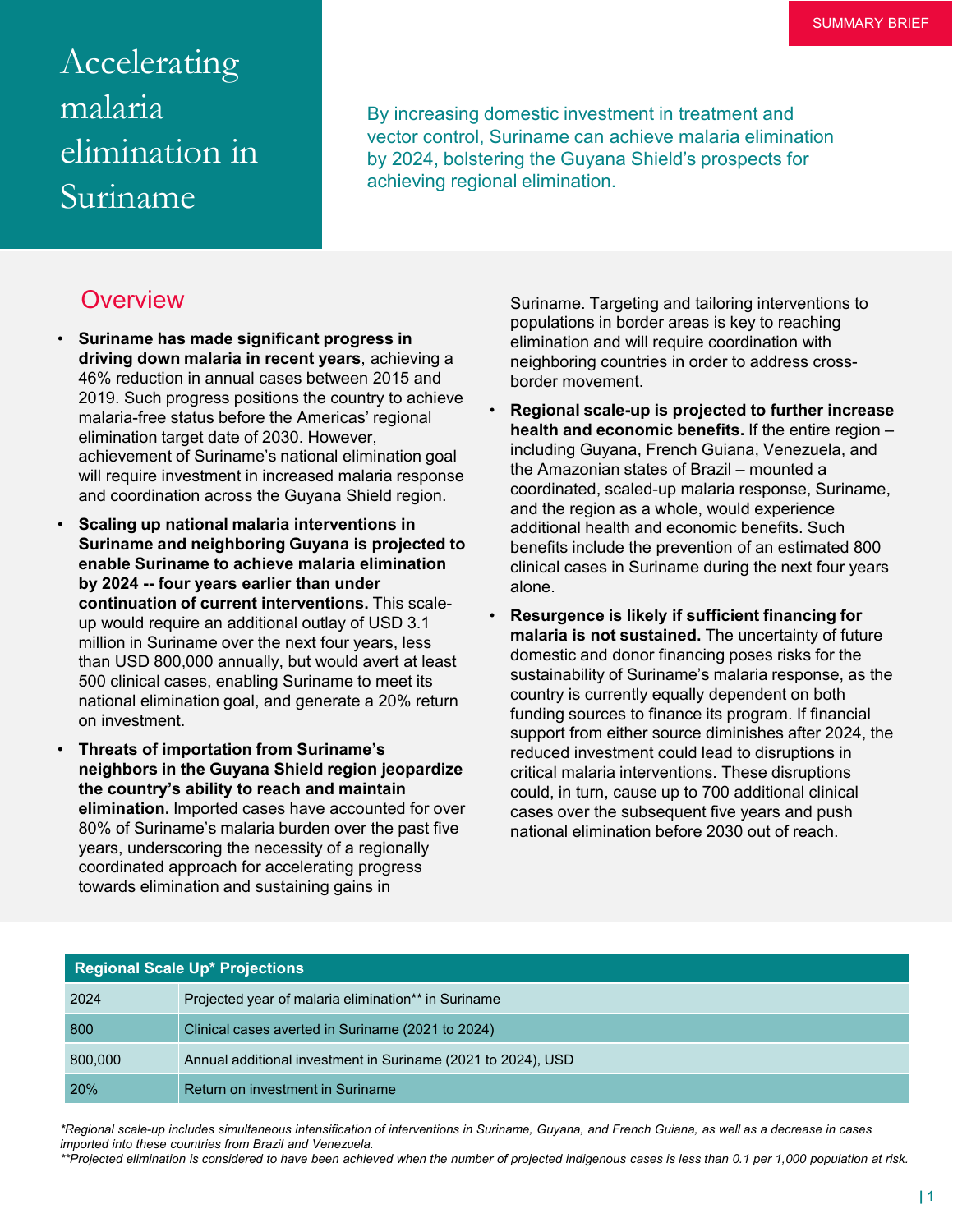### Suriname is on the path to malaria elimination

Suriname has achieved remarkable gains in driving down its burden of malaria over recent decades. From a peak of 16,600 malaria cases in 1996, the number of cases within the country has declined to only a few hundred per year (just over 200 in 2019). Subnational elimination has already been achieved along the coast and in interior villages. Malaria in Suriname is now concentrated in remote Amazonian gold mining communities along the southern and eastern borders with Brazil and French Guiana, respectively.

Suriname's substantial progress against malaria has been driven by significant, sustained financial support from the Government of Suriname, The Global Fund to Fight AIDS, Tuberculosis and Malaria (Global Fund), and the United States Agency for International Development (USAID) with the technical assistance of the Pan American Health Organization (PAHO)/World Health Organization (WHO). The sum of contributions from all of these sources has averaged USD 2 million annually in recent years. Key investment priorities that have yielded reductions in transmission include mass distribution of long-lasting insecticidal nets (LLINs); enhanced surveillance and data sharing systems; and expanded service delivery to all people in Suriname regardless of citizenship status.

In spite of remarkable progress and relatively low malaria incidence, Suriname faces challenges in achieving malaria elimination. An increasing number of mobile and migrant populations, predominantly from Brazil, travel through Suriname en route to the gold mines in French Guiana, facilitating malaria transmission. The remote Amazonian terrain and transient nature of the mining communities make stable provision of services logistically difficult, resulting in low adherence to current antimalarial drug regimens and posing challenges for distribution and retention of LLINs. Targeting and tailoring interventions to populations in border areas is key to reaching elimination and will require coordination with neighboring countries in order to address cross-border movement.

### Investing in malaria interventions can accelerate successful elimination in Suriname

It is projected that if malaria interventions continue at current levels, Suriname will reach elimination in 2028 – preceding the regional Americas' target (2030) but falling short of the country's more ambitious national target (2025). If Suriname and its malaria-endemic neighbor Guyana both intensified their national malaria prevention and response interventions, Suriname could achieve elimination by 2024, four years earlier than under continuation of current interventions. The country would

#### **Figure 1. Total malaria cases in Suriname, 2000- 2019.**



*Source: World Health Organization. World Malaria Report 2013 and 2020.*

also avert 500 clinical cases in the process and yield a 20% return on investment. This scale-up would require Suriname to spend an additional USD 3.1 million between 2021 and 2024 (less than USD 800,000 per year) in order to finance the introduction of new, single-dose treatment options and increased vector control activities targeting high-risk migrant populations.

# Regional coordination is essential to maintaining gains and mitigating resurgence

The Guyana Shield is characterized by economic migration between and within countries, movement that facilitates high rates of cross-border malaria transmission. From 2015 to 2019, over 80% of all malaria cases in Suriname were classified as imported, with 90% of these cases having presumptive origin in French Guiana. Due to the interconnectedness of the region, the achievement and maintenance of malaria elimination in Suriname will, to an extent, remain dependent on progress made by the region as a whole.

A coordinated, regional approach to malaria elimination is projected to be more impactful than isolated control or elimination efforts made by any one country. While regional scale-up is considered optimistic, it demonstrates the value of coordinated efforts to decrease malaria throughout the region.

If the entire region – including Guyana, French Guiana, Venezuela, and the Amazonian states of Brazil – mounted a scaled-up malaria response, Suriname and the region as a whole would experience additional benefits. A coordinated regional approach is projected to enable Suriname to avert 800 clinical cases over the next four years and achieve elimination in 2024 – four years earlier than under continuation of current intervention levels.